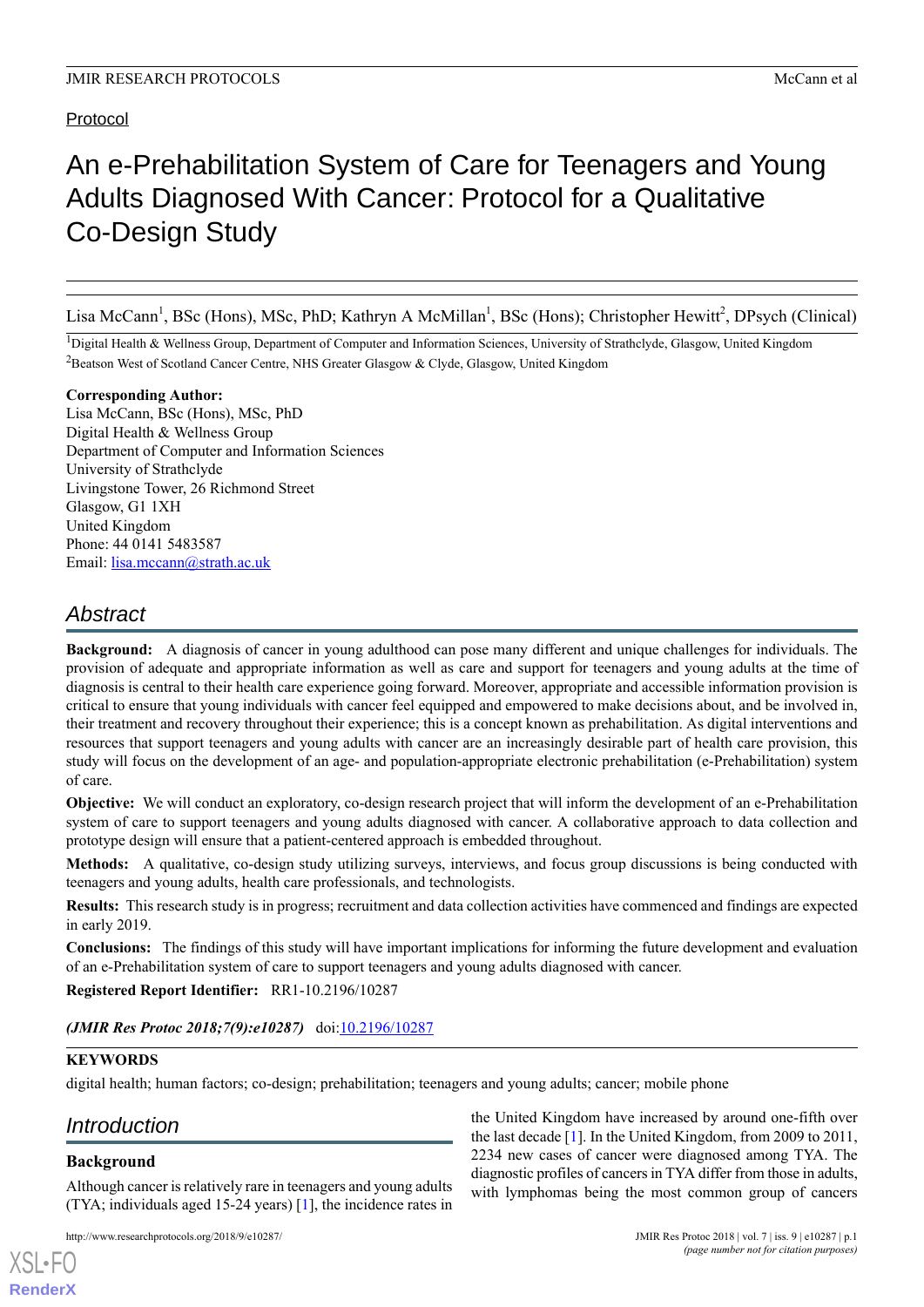diagnosed in individuals aged 15-24 years [\[1](#page-6-0)]. Collectively, lymphomas, carcinomas, and germ cell tumors account for more than half of the total number of diagnoses of cancer in the 15-24-year-old population [[1](#page-6-0)].

A diagnosis of cancer poses a range of physical, financial, and psychosocial challenges for young adults and their families [[2](#page-6-1)[-4](#page-6-2)], including disruption of education or career [\[5](#page-6-3)], family life [[6\]](#page-6-4), self-esteem or identity [[7\]](#page-6-5), peer and sexual relationships, and body image [\[8](#page-7-0)-[10\]](#page-7-1). There is also a need to manage the side effects of treatment, both short and long term, and the possible impacts on future fertility [\[11-](#page-7-2)[13\]](#page-7-3). These various challenges are often compounded by the developmental stages and changes that accompany young adulthood [\[14](#page-7-4)]. Thus, a diagnosis of cancer in young adulthood can pose many different and unique challenges for these individuals. As a consequence, there is a significant body of research that recognizes the importance of providing adequate and appropriate information as well as care and support to teenagers, young adults, and their families at the time of diagnosis [[15](#page-7-5)[-17](#page-7-6)]. Such information provision is critical in ensuring that young individuals feel equipped and empowered to make decisions about, and be involved in, their treatment and recovery, thereby enhancing a sense of mastery and control or self-efficacy [\[18](#page-7-7)].

There is an increasing interest in, and growing momentum regarding, the concept of "positive psychology" in the context of cancer [[19\]](#page-7-8). Positive psychology includes building and strengthening the resilience of patients and their families following a diagnosis of cancer, adoption of coping strategies, and utilization of strengths based on assessments and interventions [\[20](#page-7-9)]. A key component of the positive psychology process is the proactive anticipation of challenges, which are likely to be encountered following a diagnosis of cancer and associated treatments to ensure that young individuals and their families can be equipped with information and effective coping strategies prior to the commencement of treatment, rather than during or after treatment, wherein a deficit or reactive model may have to be implemented [[21\]](#page-7-10).

The delivery of health-related interventions during the period between a patient's diagnosis and treatment commencement is known as prehabilitation [[22\]](#page-7-11). Typically delivered during the intervening period between a patient receiving a diagnosis and his or her treatment initiation, strategies tend to be implemented to maximize an individual's fitness and adaptation, ultimately to have a positive impact on survival and associated patient-reported outcomes and coping [\[23](#page-7-12)-[30\]](#page-7-13). The application of prehabilitation strategies is becoming more evident within health care, with a growing evidence base regarding their benefits for patients undergoing surgery [[29](#page-7-14)[,31](#page-7-15)], such as coronary artery bypass [\[32](#page-8-0)].

However, in the context of cancer care, prehabilitation is a relatively new and emerging concept. Against this backdrop, following a review of noncancer prehabilitation literature, cancer prehabilitation has recently been defined as follows:

*...a process on the continuum of care that occurs between the time of cancer diagnosis and the beginning of acute treatment, includes physical and psychological assessments that establish a baseline*

*functional level, identifies impairments, and provides targeted interventions that improve a patient's health to reduce the incidence and the severity of current and future impairments, and provides targeted interventions that improve a patient's health to reduce the incidence and the severity of current and future impairments [[22\]](#page-7-11).*

In a review on cancer prehabilitation [\[22](#page-7-11)], it was concluded that opportunities exist for prehabilitation interventions to help support individuals with cancer. Such interventions may improve physical and psychological health outcomes, increase the number of potential treatment outcomes, and reduce direct and indirect health costs attributed to cancer. However, the paucity of prehabilitation research, developed interventions, and associated packages of care within this context indicates that there is an actual need to identify the best interventions for various groups of individuals affected by cancer [[22\]](#page-7-11). Developing tailored prehabilitation interventions and associated packages of care for particular patient groups is critical to ensure that they are responsive to and meet the particular needs of these patient groups. Ultimately, doing so may help increase the rates of compliance with treatments, consequently having a positive impact on treatment survival outcomes [\[22](#page-7-11)]. Despite the potential benefits of an established prehabilitation program, there is a notable paucity of information that focuses on TYA with cancer within this context.

New interventions should be designed and developed in collaboration with the target population to help ensure their success. Evidence-based co-design in which an individual's experience is explored and collated to help develop service improvements [[33\]](#page-8-1) is one recognized way of ensuring a person-centered approach for care. In addition, young individuals are now digital natives [[34\]](#page-8-2); thus, digital resources to support TYA with cancer are increasingly desirable. In a recent service evaluation survey on TYA with cancer at a clinical site in one area of the United Kingdom, TYA were responsive to the potential provision and development of digital resources that will support them during their cancer experiences [[34\]](#page-8-2). In another service development initiative in the United Kingdom, a digital pathway, which is known as the Integrated Assessment Mapping (IAM) portal, was recently developed by the University Hospitals Bristol National Health Service (NHS) Foundation Trust and the TYA South West Cancer service. The project aimed to provide emotional and clinical support to TYA cancer patients using a holistic, age-appropriate digital platform [[35\]](#page-8-3). Via a cocreation approach, 3 interconnected services were developed following engagement sessions with the TYAs. The 3 services included a TYA website, the IAM website and mobile app, and the SWIMMS patient database. Collectively, these 3 services provide support to patients based on their self-identified needs; additionally, the clinical care team and service providers are able to better identify the support needs of TYA with cancer based on the information provided by the patients themselves [[35\]](#page-8-3). The IAM project highlights that it is possible to co-design, develop, and integrate an eHealth platform to provide support to TYA diagnosed with cancer.

Thus, collaborative engagement; prioritization of TYA's experiences and needs; and the development of a suitable,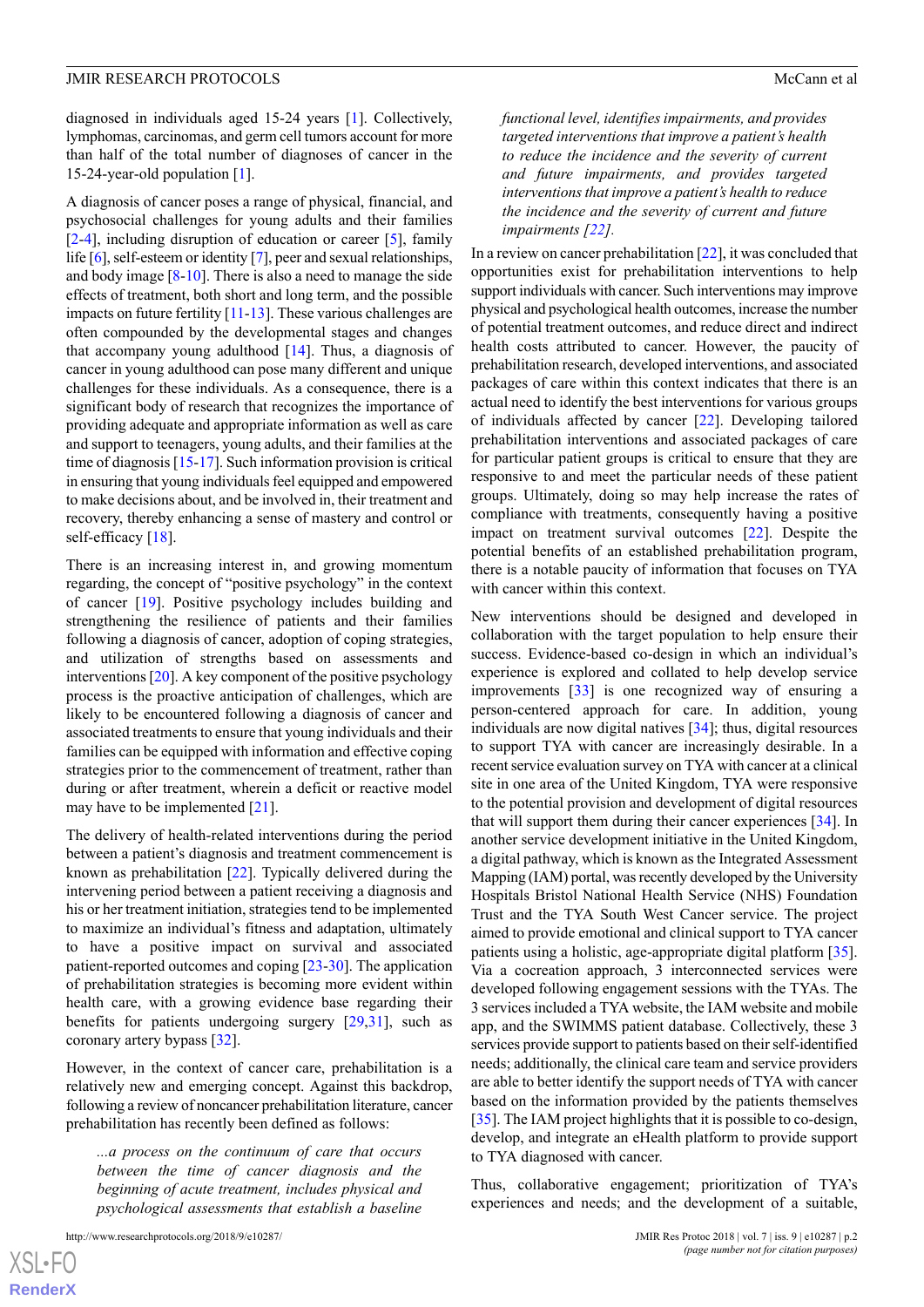effective, and appropriate digital health solution are the central tenants of this study. As the current evidence base for prehabilitation care is limited, particularly for TYA with cancer, this is the right time to develop an evidence-based and experientially informed system of care for this patient population.

# **Study Objectives**

This exploratory research project will inform the development of an electronic prehabilitation (e-Prehabilitation) system of care to support TYA diagnosed with cancer. To achieve this, there are four overarching research objectives: (1) understand the needs of TYA with cancer at the time of diagnosis; (2) understand the potential role of eHealth solutions to assist in the prehabilitation care offered to TYA with cancer by health care professionals (HCPs); (3) identify appropriate technologies and technological platforms to support the delivery of an e-Prehabilitation system of care, and (4) generate the content of a prototype e-Prehabilitation system of care for use by HCPs and TYA diagnosed with cancer.

# *Methods*

# **Study Design**

<span id="page-2-0"></span>This study draws on two main conceptual frameworks to ensure that the intervention is developed appropriately. First, the study draws on the Medical Research Council (MRC) Framework for

**Table 1.** Eligibility criteria of the study participants.

the development, evaluation, and implementation of complex interventions to improve health [\[36](#page-8-4)]. Drawing on Stage I of the MRC Framework, activities in this study will focus on engaging with TYA and professionals working in health care or technologists working with digital health solutions and innovations in industry or the NHS and developing the theory to inform the development of the intervention. Theoretically, this study will draw on the Behavior Change Wheel as this provides a framework for understanding behavior as an enabler for behavior change interventions [\[37](#page-8-5)].

# **Ethics Approval**

The ethical aspects of this study were approved by the Yorkshire and the Humber–Bradford Leeds research ethics committee, and it was endorsed by the lead author's University ethics committee (Research Ethics Committee Reference:17/YH/0352). The study has also received Research & Development approval from the relevant NHS Board in the United Kingdom.

# **Eligibility Criteria**

The eligibility criteria for participation in the study are provided in [Table 1.](#page-2-0) Although teenage and young adulthood is defined as the period between 15-24 years of age, 16-26 years is the age range for referrals for TYA to access services at the partnering clinical site. TYA and HCPs who fit the inclusion criteria and provide informed consent will be eligible to participate in the study.

| Participant group                                | Inclusion criteria                                                                                                                                                                                                                                                                                                                                                                                                                                                                                                                                                                                                                                                                        | Exclusion criteria                                                                                                                                                                                                                                                                                                                                                          |
|--------------------------------------------------|-------------------------------------------------------------------------------------------------------------------------------------------------------------------------------------------------------------------------------------------------------------------------------------------------------------------------------------------------------------------------------------------------------------------------------------------------------------------------------------------------------------------------------------------------------------------------------------------------------------------------------------------------------------------------------------------|-----------------------------------------------------------------------------------------------------------------------------------------------------------------------------------------------------------------------------------------------------------------------------------------------------------------------------------------------------------------------------|
| Teenagers and young adults<br>(TYA)              | Young individuals aged 16-26 years<br>TYA who were diagnosed with cancer up to 3 years,<br>$\bullet$<br>but no less than 4 weeks prior to participation in the<br>study. TYA may be undergoing acute anticancer<br>treatments and therapies and maintenance treatments,<br>or may be considered to have completed all treatments •<br>during the study period and up to 3 years postdiagnosis<br>Receiving or received services from the National<br>$\bullet$<br>Health Service in Scotland or partner cancer principal<br>treatment center<br>Able to participate in data collection activities<br>Able to provide informed consent<br>Able to communicate sufficiently well in English | Teenagers younger than 16 years<br>Young adults older than 26 years<br>$\bullet$<br>TYA without a cancer diagnosis<br>$\bullet$<br>TYA newly diagnosed with cancer (within the last 4<br>$\bullet$<br>weeks)<br>TYA who received a diagnosis of cancer more than<br>3 years ago<br>Unable to provide informed consent<br>Unable to communicate sufficiently well in English |
| Health care professionals                        | Members of the TYA cancer team or multidisciplinary •<br>team involved in the provision of care or services to<br>TYA with cancer<br>Have experience of working with TYA who have or<br>٠<br>have had a diagnosis of cancer<br>Able to provide informed consent<br>Able to communicate sufficiently well in English                                                                                                                                                                                                                                                                                                                                                                       | Unable to provide informed consent<br>Unable to communicate sufficiently well in English                                                                                                                                                                                                                                                                                    |
| Technologists or digital<br>health professionals | Professionals with experience of working within the<br>digital health space within the National Health Service .<br>or industry or academia<br>Able to provide informed consent<br>Able to communicate sufficiently well in English                                                                                                                                                                                                                                                                                                                                                                                                                                                       | Unable to provide informed consent<br>Unable to communicate sufficiently well in English                                                                                                                                                                                                                                                                                    |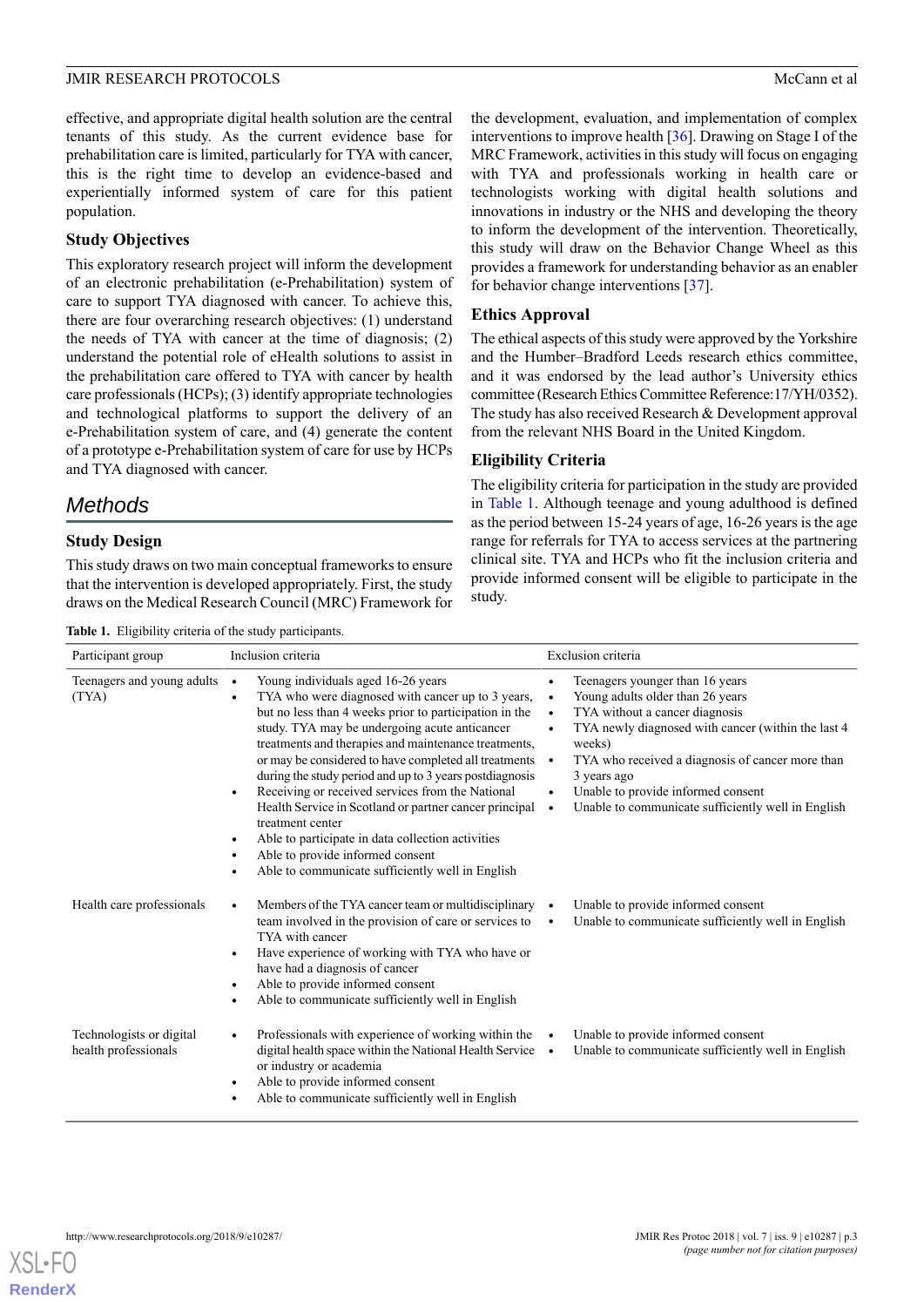#### **Recruitment**

#### *Teenagers and Young Adults*

#### **Direct Recruitment**

Patient databases will be screened for TYA who meet our inclusion criteria by members of the TYA cancer team at the recruiting site [\(Figure 1\)](#page-4-0). A staff member will first approach potential participants in person or via email to introduce the possibility of participating in the study and to provide the study information material. Potential participants will be asked to complete or provide permission for the proxy completion of a consent-to-be-contacted form [\(Figure 1\)](#page-4-0) to indicate their agreement for passing on their contact details to the research team. Only then will the research team contact TYA to further discuss participation in the study. If possible, we will capture top-level details of ineligibility for invitations to participate from the databases in partnership with the TYA cancer team.

#### **Self-Referral**

We will adopt a variety of self-referral strategies to provide TYA with opportunities to participate in the study. We will circulate study invitations in the form of recruitment advertisements or posters or postcards and display these at the recruiting principal treatment center and various other environment-appropriate locations throughout Scotland. Social media will be utilized to further increase the opportunities to recruit TYA; where appropriate, we will also post digital versions of the recruitment advertisements. Study-specific Twitter, Facebook, and email accounts have been created. We will also circulate information to other relevant support organizations working directly with TYA with cancer. If necessary, paid advertisements on social media and in the local press will be used to aid recruitment.

Potential TYA participants will be directed to a web-based screening questionnaire to establish their eligibility for study participation. The web-based screening questionnaire will also gather information regarding eligibility criteria that were not met. Thus, the research team can track reasons for non-participation at the screening stage.

#### *Health Care Professionals*

Researchers will directly invite HCPs such as consultant oncologists, psychologists, allied health professionals, social workers, specialist nurses, ward nurses, and youth support professionals to participate in the study. This will help ensure appropriate multidisciplinary participation in the study.

# *Technologists or Digital Health Professionals*

Key individuals with a responsibility for digital health within the NHS, industry, and academia will be directly approached by members of the research team to participate in the study.

#### **Participant Information and Informed Consent**

TYA and professionals will receive information about the study before consenting to participate in any data collection activities ([Figure 1](#page-4-0)). TYA participants will receive a written information sheet in age-appropriate language and a link to a video and audio information sheet created specifically for this project. The video clip will be made available via the project website. Professionals

[XSL](http://www.w3.org/Style/XSL)•FO **[RenderX](http://www.renderx.com/)** will receive a written participant information sheet distributed via email or hard copies. Potential participants (TYA and professionals) will have at least 24 hours to familiarize themselves with the study information and to decide whether or not they wish to participate. TYA and professionals will have the opportunity to ask questions prior to signing the consent form or recording verbal consent. In instances where it is not possible to obtain a written consent from the participants (eg, when conducting telephone interviews), verbal consent will be obtained instead at the start of the audio recording.

#### **Incentives**

The indirect benefits of taking part in this study for TYA and professionals are sharing experiences and contributing to the development of the design of a new digital health intervention. TYA will receive a study-specific certificate of participation from the research team, which may benefit their portfolio for further education and/or job applications. TYA will be reimbursed for their travel expenses for attending any data collection activities away from their home, and refreshments will be provided during any group data collection activities.

#### **Data Collection**

Throughout the data collection activities, we will utilize TYA's position of being an expert on the general knowledge of experiences of young TYA at the time of cancer diagnosis, based on their own experiences. By doing so, we will empower TYA to participate as expert representatives of others as well. There are 4 distinct streams of data collection in this study, as outlined in [Figure 2.](#page-4-1)

# *Stream 1: Focus Group Discussions or Individual Interviews With Teenagers and Young Adults*

We will conduct focus group discussions or individual interviews with TYA with a history of cancer diagnosis to develop an understanding of the issues they faced after the diagnosis. The focus group discussions will be conducted if at least three participants are available for discussion. If we are able to conduct focus group discussions, we aim to recruit up to 20 TYA who meet the inclusion criteria to participate in the first stage of data collection. We will conduct up to four separate focus group discussions with 3-7 participants each. However, if engagement levels for focus group discussions are low and we are unable to meet the minimum number of required participants (n=3) to conduct the discussions, we will conduct a series of 1-1 interviews instead of or alongside focus group discussions for the first stage of data collection. In this case, we will recruit up to 10 TYA who meet the inclusion criteria. Individual interviews will last up to 60 minutes and focus on the topics outlined above.

# *Stream 2: Interviews or Web-Based Survey with Health Care and Digital Health Professionals*

Stream 2 will run concurrently with stream 1. In stream 2, the professionals will be invited to participate in one-off individual interviews to explore their preferences for the content and delivery of the e-Prehabilitation system of care, including the technology platform to be used and their requirements for the prehabilitation care resources and materials that should be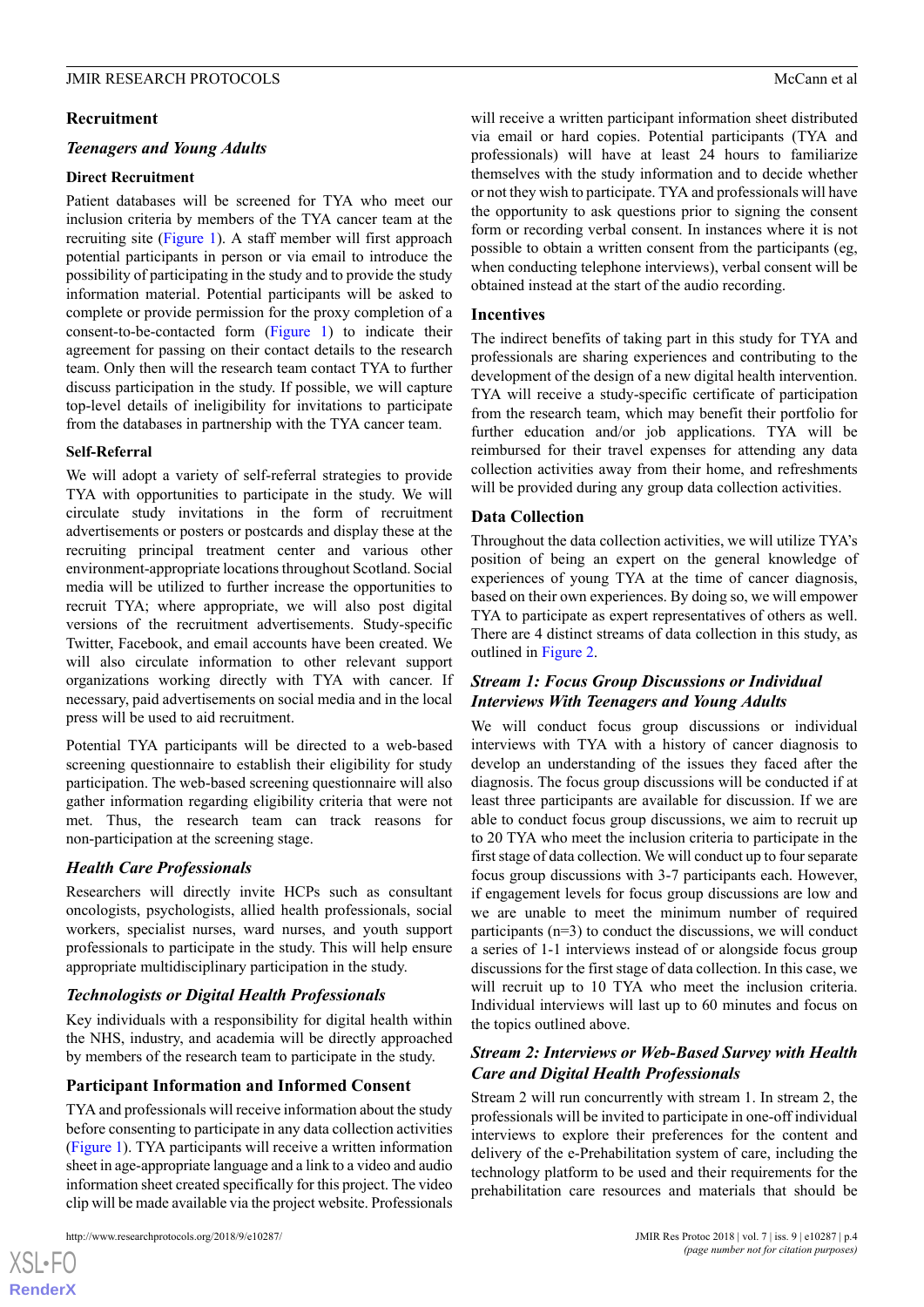included in the intervention. Interviews will last approximately 30 minutes and will be conducted face-to-face or via telephone based on participants' preference and audio recorded. To enhance opportunities for participation, we will also provide the professionals with the opportunity to complete a short web-based survey. The link to the web-based survey will be distributed via email.

# *Stream 3: Design Workshops*

Drawing on data gathered in streams 1 and 2, the research team will explore with TYA the technology platform to be used as well as the type, nature, and focus of the content of the material contained in the system and their requirements for this system. Design workshops will emphasize the need for technology that is not just designed for illness and medical activities. This requirement has been expressed by teenagers with a chronic medical diagnosis previously [\[38\]](#page-8-6). Participatory design activities for participants during stream 3 are shown in [Table 2](#page-5-0).

# *Stream 4: Consensus Activities*

The data generated from streams 1-3, in combination with the findings from the literature, will be considered collectively to develop a low-fidelity prototype. In stream 4, we will endeavor to seek feedback from participants on this low-fidelity prototype. To do this, we will provide physical (as in face-to-face group or individual discussions) and/or electronic (as in a web-based discussion forum or survey) environments for participants (TYA and professionals) to access and comment on the low-fidelity prototype. If the interest from participants warrants a further face-to-face meeting, a session will be arranged to present the prototype to TYA and professionals together. However, if we find it difficult to bring people together physically, we will distribute an electronic version of the prototype (eg, via PDF files of wireframes of the suggested content) via email or secure transfer and ask for comments and feedback. Participation in stream 4 will be optional for both TYA and professional participants.

<span id="page-4-0"></span>



<span id="page-4-1"></span>

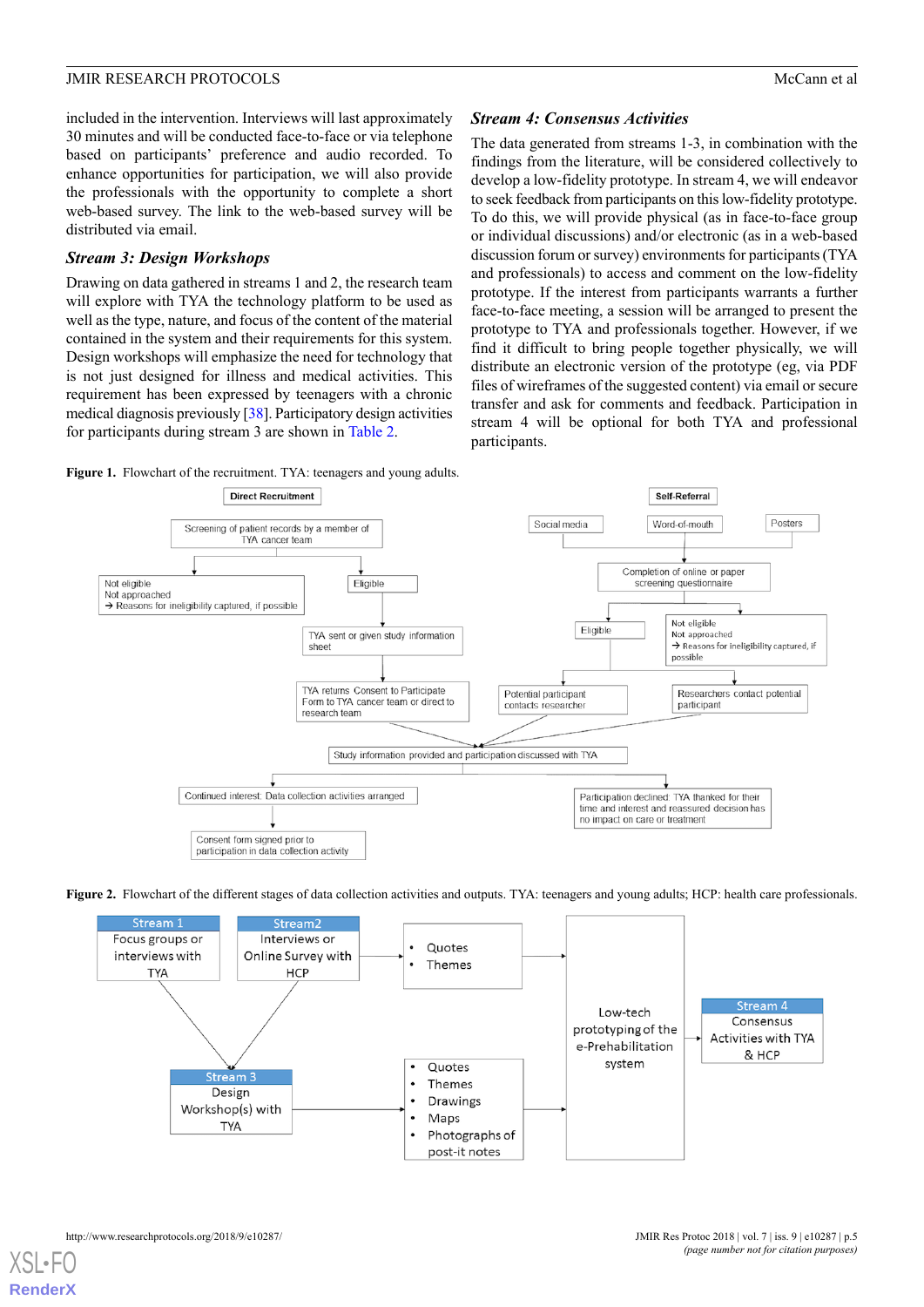<span id="page-5-0"></span>**Table 2.** Participatory design activities for stream 3.

| Topics                                  | Purpose                                                                                                                   | Tool kit of the methods (will be selected or adapted as appropriate)                                                                                                                                                                                                                                                                                                                                                                                                                                                                                  | Data output                                                                    |
|-----------------------------------------|---------------------------------------------------------------------------------------------------------------------------|-------------------------------------------------------------------------------------------------------------------------------------------------------------------------------------------------------------------------------------------------------------------------------------------------------------------------------------------------------------------------------------------------------------------------------------------------------------------------------------------------------------------------------------------------------|--------------------------------------------------------------------------------|
| Content-Nature and<br>focus             | To gather some ideas<br>about the type of informa-<br>tion displayed and collect-<br>ed                                   | Researchers present a "Tree of ideas" made up of tag-clouds of<br>1.<br>themes generated from the focus group discussions or interview<br>responses from streams 1 and 2.<br>2.<br>Participants rate ideas as "keep," "lose," or "change" using color-<br>coded post-it notes.<br>Verbal discussions and/or blank paper sheet for items labeled as<br>3.<br>"change," participants suggest how the item should be changed<br>for being rated as "keep."<br>Participants rank ideas labeled as "keep" by priority using sequen-<br>4.<br>tial numbers. | Voice recording, text<br>(annotations), pho-<br>tographs of post-it notes      |
| Content-Visual de-<br>signs             | To capture some ideas<br>about how the informa-<br>tion might look                                                        | Researchers provide A4 paper sheets with blank smartphone mock-<br>1.<br>ups.<br>2.<br>Warm-up activity on paper prototyping.<br>Researchers provide examples of existing electronic cancer infor-<br>3.<br>mation tools via iPad (eg, Integrated Assessment Mapping website,<br>websites and materials from cancer charities, video game: Re-<br>Mission).<br>Participants formulate ideas or write descriptions of how the infor-<br>4.<br>mation could be visually presented on a smartphone app or website.                                       | Drawings, text (annota-<br>tions), voice recordings                            |
| Functions and features                  | To get a view of what the<br>technology looks like and<br>some of its properties                                          | Researchers provide A4 paper sheets with blank smartphone mock-<br>-1.<br>ups.<br>Participants formulate functions and features or write descriptions<br>2.<br>(what functions or features and how they work).                                                                                                                                                                                                                                                                                                                                        | Drawings, text (annota-<br>tions), voice recording                             |
| Contextual enquiry of<br>technology use | To capture ideas and<br>preferences on the type<br>of digital health technolo-<br>gy and how and when it<br>would be used | Research team provides 3 printed maps of a fictional town with<br>1.<br>images of typical locations and buildings where teenagers and<br>young adults might find themselves. Each map will represent a<br>point in time of the cancer journey (Diagnosis, Treatment, and<br>Survivorship). Color-coded stickers, pens, and post-it notes will<br>also be provided.<br>Participants will indicate on the map which type of information<br>2.<br>they would access or seek and where they would use a digital<br>health intervention to do so.          | Maps, text (annotations),<br>photographs of post-it<br>notes, voice recordings |

#### **Demographic and Clinical Questionnaire**

We will ask participants to complete a questionnaire to obtain the demographic and clinical (TYA only) characteristics of the participants on the day of the focus group discussions or interviews or web-based survey prior to participating in data collection activities. All data entries will remain anonymous.

#### **Data Analysis**

#### *Focus Group Discussions, Interviews, and Web-Based Survey*

Focus group discussions or interviews with TYA with cancer and professionals will be audio recorded and transcribed verbatim. Transcripts will be merged with field notes and outputs of brainstorming activities. During the analysis, two researchers will draw upon the research objectives and identify and develop themed categories to guide the data analysis. We will use NVivo (version 12; QSR International; Australia), a qualitative data analysis software package, to support these activities.

Thematic analysis is a useful approach for answering questions about the salient issues for a particular group of respondents or for identifying typical responses [[39](#page-8-7)]. For reliability and validity purposes, two researchers will code a subsample of transcripts and field notes separately and then cross-check them together.

#### *Design Workshops*

Design activities will be audio recorded to capture the discussions and reflections about design processes and products. It is less likely that audio recordings from design workshops will be transcribed due to the expected levels of background noise. However, the research team will listen to them as an aide-memoire. We will take photographs of design sheets and maps that include post-it notes and stickers to avoid losing the sticky pads when being transported for analysis. With participants' permission, we will take photographs of group work interactions during streams 3 and 4.

As summarized in [Table 2,](#page-5-0) the data output of the design workshop will comprise a number of different data types (texts, maps, and drawings). Two researchers will independently code the design ideas based on a predefined and piloted coding template using all available data sources. The coding of design ideas will be cross-checked between the researchers, and disagreement will be resolved by a third researcher. Independently, the two researchers will select the "single best" design idea from each group or individual work that will be considered for prototyping the e-Prehabilitation system.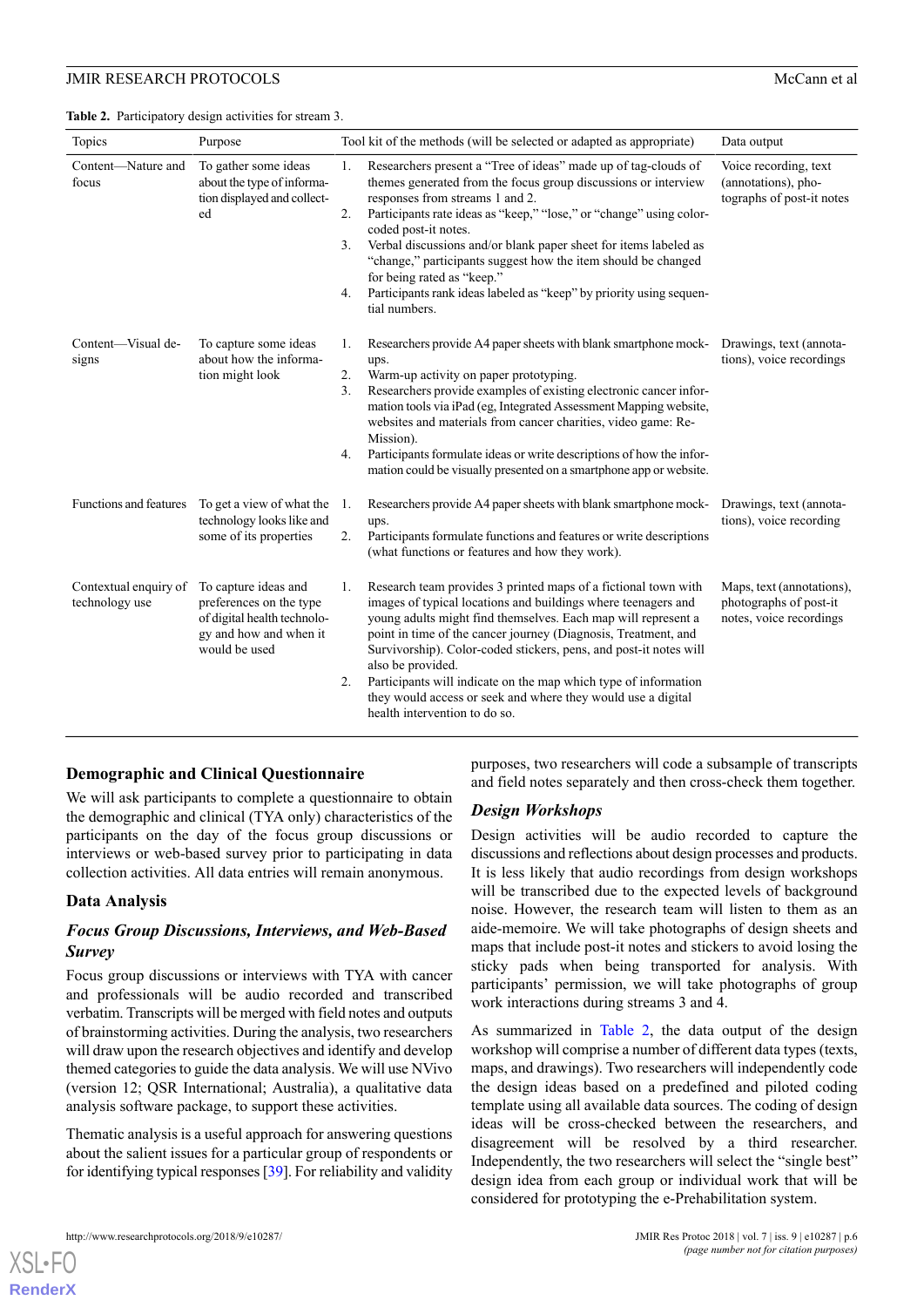# **Data Management**

# *Participant Confidentiality*

Personal data recorded on all documents will be considered as confidential, and participants will be allocated a unique study number by the research team for reporting purposes. Participants' personal details will not be recorded on any interview transcripts or surveys; only their designated unique study number will be included in these documents. Any identifiable information captured during the interviews will be anonymized during the transcription process. The participant identification key, which links the unique study number with the participants' name, will be stored in a separate location to participants' personal data.

# *Data Storage and Disposal*

# **During the Study**

All data will be stored in locked filing cabinets at the lead author's institution. Personal data will be stored in a separate filing cabinet from anonymized hard copies of the data. Focus group discussions or interviews will be digitally audio recorded on a password-protected recording device. All transcripts will be anonymized and stored in the secure, shared network of the lead author's institution on password-protected computers. Only authorized members of the research team will have access to the network drive and locked filing cabinets.

# **After the End of the Study**

Personal data will be stored for 6-12 months after the study has ended to allow the dissemination of research findings to study participants. Anonymous research data will be stored for 10 years after this study has ended. After 10 years, the data will undergo a review process conducted by the University's Research Data Management and Sharing Team that will decide whether the data will remain in long-term storage or deleted.

# *Results*

The recruitment and data collection for this study commenced in February 2018, and results will be submitted for peer review upon completion of data collection and analysis. The project is expected to end in early 2019.

# *Discussion*

The current protocol describes a collaborative co-design study designed to focus on the development of an e-Prehabilitation system of care for TYA with cancer as well as its future use within the current service delivery models. The study design is appropriate for the development of an intervention, utilizing multiple perspectives and data collection methods. The findings from this study will have important implications for informing the future development of an e-Prehabilitation system of care to support TYA diagnosed with cancer.

# **Acknowledgments**

LM and CH are the coprincipal investigators of this study and provided the intellectual background to the study aims, study design, and funding award and will lead the study throughout. LM, KAM, and CH wrote the manuscript, and all the authors approved the final version of the submitted manuscript. This research study is funded by the Beatson Cancer Charity, grant reference 16-17-119.

# <span id="page-6-0"></span>**Conflicts of Interest**

None declared.

#### <span id="page-6-1"></span>**References**

- 1. Cancer Research UK. 2014. Teenage and Young Adult Cancer: Key Statistics URL: [http://www.cancerresearchuk.org/](http://www.cancerresearchuk.org/health-professional/cancer-statistics/teenagers-and-young-adults-cancers) [health-professional/cancer-statistics/teenagers-and-young-adults-cancers](http://www.cancerresearchuk.org/health-professional/cancer-statistics/teenagers-and-young-adults-cancers) [accessed 2018-03-02] [[WebCite Cache ID](http://www.webcitation.org/6xcSH5q3w)  $6xcSH5q3w$
- <span id="page-6-2"></span>2. Zebrack BJ, Corbett V, Embry L, Aguilar C, Meeske KA, Hayes-Lattin B, et al. Psychological distress and unsatisfied need for psychosocial support in adolescent and young adult cancer patients during the first year following diagnosis. Psychooncology 2014 Nov;23(11):1267-1275. [doi: [10.1002/pon.3533](http://dx.doi.org/10.1002/pon.3533)] [Medline: [24664958\]](http://www.ncbi.nlm.nih.gov/entrez/query.fcgi?cmd=Retrieve&db=PubMed&list_uids=24664958&dopt=Abstract)
- <span id="page-6-3"></span>3. Kent EE, Parry C, Montoya MJ, Sender LS, Morris RA, Anton-Culver H. "You're too young for this": adolescent and young adults' perspectives on cancer survivorship. J Psychosoc Oncol 2012;30(2):260-279 [[FREE Full text](http://europepmc.org/abstract/MED/22416959)] [doi: [10.1080/07347332.2011.644396](http://dx.doi.org/10.1080/07347332.2011.644396)] [Medline: [22416959](http://www.ncbi.nlm.nih.gov/entrez/query.fcgi?cmd=Retrieve&db=PubMed&list_uids=22416959&dopt=Abstract)]
- <span id="page-6-4"></span>4. Evan EE, Zeltzer LK. Psychosocial dimensions of cancer in adolescents and young adults. Cancer 2006 Oct 01;107(7 Suppl):1663-1671 [\[FREE Full text\]](http://dx.doi.org/10.1002/cncr.22107) [doi: [10.1002/cncr.22107](http://dx.doi.org/10.1002/cncr.22107)] [Medline: [16921479\]](http://www.ncbi.nlm.nih.gov/entrez/query.fcgi?cmd=Retrieve&db=PubMed&list_uids=16921479&dopt=Abstract)
- <span id="page-6-5"></span>5. Barrera M, Shaw AK, Speechley KN, Maunsell E, Pogany L. Educational and social late effects of childhood cancer and related clinical, personal, and familial characteristics. Cancer 2005 Oct 15;104(8):1751-1760 [[FREE Full text](http://dx.doi.org/10.1002/cncr.21390)] [doi: [10.1002/cncr.21390\]](http://dx.doi.org/10.1002/cncr.21390) [Medline: [16130127\]](http://www.ncbi.nlm.nih.gov/entrez/query.fcgi?cmd=Retrieve&db=PubMed&list_uids=16130127&dopt=Abstract)
- 6. Klassen AF, Klassen R, Dix D, Pritchard S, Yanofsky R, O'Donnell M, et al. Impact of caring for a child with cancer on parents' health-related quality of life. Journal of Clinical Oncology 2008 Dec 20;26(36):5884-5889. [doi: [10.1200/JCO.2007.15.2825](http://dx.doi.org/10.1200/JCO.2007.15.2825)] [Medline: [15.2835](http://www.ncbi.nlm.nih.gov/entrez/query.fcgi?cmd=Retrieve&db=PubMed&list_uids=15.2835&dopt=Abstract)]
- 7. Evan EE, Kaufman M, Cook AB, Zeltzer LK. Sexual health and self-esteem in adolescents and young adults with cancer. Cancer 2006 Oct 01;107(7 Suppl):1672-1679 [[FREE Full text](http://dx.doi.org/10.1002/cncr.22101)] [doi: [10.1002/cncr.22101](http://dx.doi.org/10.1002/cncr.22101)] [Medline: [16906508\]](http://www.ncbi.nlm.nih.gov/entrez/query.fcgi?cmd=Retrieve&db=PubMed&list_uids=16906508&dopt=Abstract)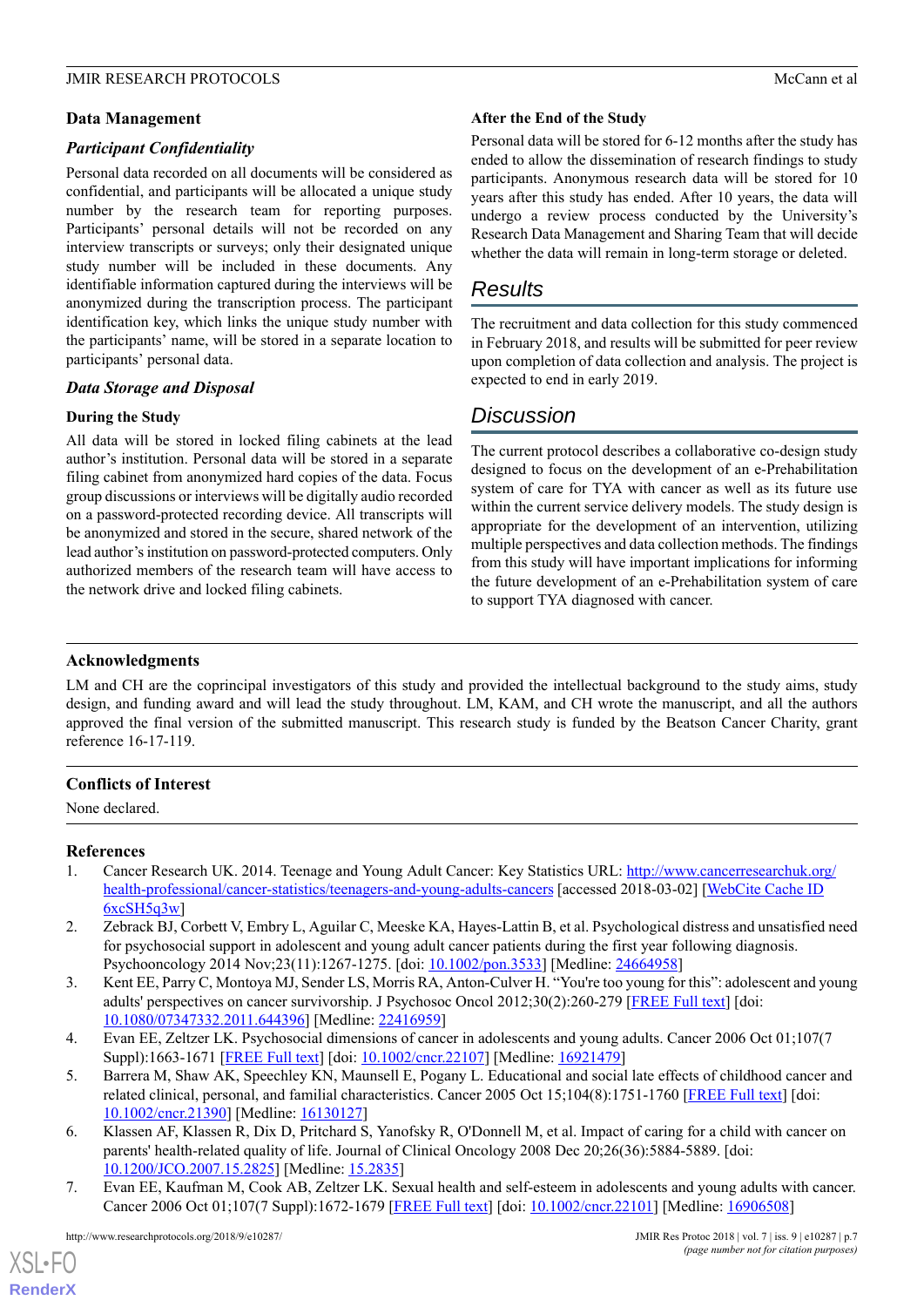- <span id="page-7-0"></span>8. Carpentier MY, Fortenberry JD. Romantic and sexual relationships, body image and fertility in adolescent and young adult testicular cancer survivors: A review of the literature. Journal of Adolescent Health 2010 Aug;47(2):115-125. [doi: [10.1016/j.jadohealth.2010.04.005](http://dx.doi.org/10.1016/j.jadohealth.2010.04.005)]
- <span id="page-7-1"></span>9. Fobair P, Stewart SL, Chang S, D'Onofrio C, Banks PJ, Bloom JR. Body image and sexual problems in young women with breast cancer. Psychooncology 2006 Jul;15(7):579-594. [doi: [10.1002/pon.991\]](http://dx.doi.org/10.1002/pon.991) [Medline: [16287197](http://www.ncbi.nlm.nih.gov/entrez/query.fcgi?cmd=Retrieve&db=PubMed&list_uids=16287197&dopt=Abstract)]
- <span id="page-7-2"></span>10. Larouche SS, Chin-Peuckert L. Changes in body image experienced by adolescents with cancer. J Pediatr Oncol Nurs 2006;23(4):200-209. [doi: [10.1177/1043454206289756](http://dx.doi.org/10.1177/1043454206289756)] [Medline: [16766685](http://www.ncbi.nlm.nih.gov/entrez/query.fcgi?cmd=Retrieve&db=PubMed&list_uids=16766685&dopt=Abstract)]
- 11. Levine J, Canada A, Stern CJ. Fertility preservation in adolescents and young adults with cancer. J Clin Oncol 2010 Nov 10;28(32):4831-4841. [doi: [10.1200/JCO.2009.22.8312\]](http://dx.doi.org/10.1200/JCO.2009.22.8312) [Medline: [20458029\]](http://www.ncbi.nlm.nih.gov/entrez/query.fcgi?cmd=Retrieve&db=PubMed&list_uids=20458029&dopt=Abstract)
- <span id="page-7-3"></span>12. van Dijk EM, van Dulmen-den Broeder E, Kaspers GJ, van Dam EW, Braam KI, Huisman J. Psychosexual functioning of childhood cancer survivors. Psychooncology 2008 May;17(5):506-511. [doi: [10.1002/pon.1274](http://dx.doi.org/10.1002/pon.1274)] [Medline: [17935145](http://www.ncbi.nlm.nih.gov/entrez/query.fcgi?cmd=Retrieve&db=PubMed&list_uids=17935145&dopt=Abstract)]
- <span id="page-7-4"></span>13. Wallace WHB, Anderson RA, Irvine DS. Fertility preservation for young patients with cancer: who is at risk and what can be offered? Lancet Oncol 2005 Apr;6(4):209-218. [doi: [10.1016/S1470-2045\(05\)70092-9\]](http://dx.doi.org/10.1016/S1470-2045(05)70092-9) [Medline: [15811616](http://www.ncbi.nlm.nih.gov/entrez/query.fcgi?cmd=Retrieve&db=PubMed&list_uids=15811616&dopt=Abstract)]
- <span id="page-7-5"></span>14. Arnett JJ. Emerging adulthood: A theory of development from the late teens through the twenties. American Psychologist 2000;55(5):469-480. [doi: [10.1037/0003-066X.55.5.469\]](http://dx.doi.org/10.1037/0003-066X.55.5.469) [Medline: [10842426\]](http://www.ncbi.nlm.nih.gov/entrez/query.fcgi?cmd=Retrieve&db=PubMed&list_uids=10842426&dopt=Abstract)
- 15. Zebrack B, Isaacson S. Psychosocial care of adolescent and young adult patients with cancer and survivors. J Clin Oncol 2012 Apr 10;30(11):1221-1226. [doi: [10.1200/JCO.2011.39.5467\]](http://dx.doi.org/10.1200/JCO.2011.39.5467) [Medline: [22412147](http://www.ncbi.nlm.nih.gov/entrez/query.fcgi?cmd=Retrieve&db=PubMed&list_uids=22412147&dopt=Abstract)]
- <span id="page-7-6"></span>16. D'Agostino NM, Penney A, Zebrack B. Providing developmentally appropriate psychosocial care to adolescent and young adult cancer survivors. Cancer 2011 May 15;117((10 Suppl)):2329-2334. [doi: [10.1002/cncr.26043\]](http://dx.doi.org/10.1002/cncr.26043) [Medline: [21523754](http://www.ncbi.nlm.nih.gov/entrez/query.fcgi?cmd=Retrieve&db=PubMed&list_uids=21523754&dopt=Abstract)]
- <span id="page-7-7"></span>17. Morgan S, Davies S, Palmer S, Plaster M. Sex, drugs, and rock 'n' roll: caring for adolescents and young adults with cancer. J Clin Oncol 2010 Nov 10;28(32):4825-4830. [doi: [10.1200/JCO.2009.22.5474](http://dx.doi.org/10.1200/JCO.2009.22.5474)] [Medline: [20498401\]](http://www.ncbi.nlm.nih.gov/entrez/query.fcgi?cmd=Retrieve&db=PubMed&list_uids=20498401&dopt=Abstract)
- <span id="page-7-9"></span><span id="page-7-8"></span>18. Clic Sargent. More than my illness: Delivering quality care for young people with cancer. In: https://www.clicsargent.org.uk. London: CLIC Sargent; 2010.
- <span id="page-7-10"></span>19. Seligman M. Authentic Happiness: Using the New Positive Psychology to Realise Your Potential for Lasting Fulfilment. New York: Nicholas Brealey Publishing; 2006:978.
- 20. Masten AM. Resilience over the lifespan: Developmental perspectives on resistance, recovery, and transformation. In: Reich JW, Zautra AJ, Hall JS, editors. Handbook of adult resilience. New York, NY: Guildford Press; 2009:213-237.
- <span id="page-7-11"></span>21. Jones JM, Cheng T, Jackman M, Rodin G, Walton T, Catton P. Self-efficacy, perceived preparedness, and psychological distress in women completing primary treatment for breast cancer. J Psychosoc Oncol 2010;28(3):269-290. [doi: [10.1080/07347331003678352\]](http://dx.doi.org/10.1080/07347331003678352) [Medline: [20432117](http://www.ncbi.nlm.nih.gov/entrez/query.fcgi?cmd=Retrieve&db=PubMed&list_uids=20432117&dopt=Abstract)]
- <span id="page-7-12"></span>22. Silver JK, Baima J. Cancer prehabilitation: an opportunity to decrease treatment-related morbidity, increase cancer treatment options, and improve physical and psychological health outcomes. Am J Phys Med Rehabil 2013 Aug;92(8):715-727. [doi: [10.1097/PHM.0b013e31829b4afe\]](http://dx.doi.org/10.1097/PHM.0b013e31829b4afe) [Medline: [23756434](http://www.ncbi.nlm.nih.gov/entrez/query.fcgi?cmd=Retrieve&db=PubMed&list_uids=23756434&dopt=Abstract)]
- 23. Stephensen D, Rodriguez-Merchan EC. Orthopaedic co-morbidities in the elderly haemophilia population: a review. Haemophilia 2013 Mar;19(2):166-173. [doi: [10.1111/hae.12006](http://dx.doi.org/10.1111/hae.12006)] [Medline: [22970726\]](http://www.ncbi.nlm.nih.gov/entrez/query.fcgi?cmd=Retrieve&db=PubMed&list_uids=22970726&dopt=Abstract)
- 24. McKay C, Prapavessis H, Doherty T. The effect of a prehabilitation exercise program on quadriceps strength for patients undergoing total knee arthroplasty: a randomized controlled pilot study. PM R 2012 Sep;4(9):647-656. [doi: [10.1016/j.pmrj.2012.04.012](http://dx.doi.org/10.1016/j.pmrj.2012.04.012)] [Medline: [22698852](http://www.ncbi.nlm.nih.gov/entrez/query.fcgi?cmd=Retrieve&db=PubMed&list_uids=22698852&dopt=Abstract)]
- 25. Tenforde AS, Shull PB, Fredericson M. Neuromuscular prehabilitation to prevent osteoarthritis after a traumatic joint injury. PM R 2012 May;4(5 Suppl):S141-S144. [doi: [10.1016/j.pmrj.2012.01.004](http://dx.doi.org/10.1016/j.pmrj.2012.01.004)] [Medline: [22632693\]](http://www.ncbi.nlm.nih.gov/entrez/query.fcgi?cmd=Retrieve&db=PubMed&list_uids=22632693&dopt=Abstract)
- 26. Swank AM, Kachelman JB, Bibeau W, Quesada PM, Nyland J, Malkani A, et al. Prehabilitation before total knee arthroplasty increases strength and function in older adults with severe osteoarthritis. J Strength Cond Res 2011 Feb;25(2):318-325. [doi: [10.1519/JSC.0b013e318202e431\]](http://dx.doi.org/10.1519/JSC.0b013e318202e431) [Medline: [21217530](http://www.ncbi.nlm.nih.gov/entrez/query.fcgi?cmd=Retrieve&db=PubMed&list_uids=21217530&dopt=Abstract)]
- <span id="page-7-14"></span>27. Walls RJ, McHugh G, O'Gorman DJ, Moyna NM, O'Byrne JM. Effects of preoperative neuromuscular electrical stimulation on quadriceps strength and functional recovery in total knee arthroplasty. A pilot study. BMC Musculoskelet Disord 2010 Jun 14;11:119 [\[FREE Full text](https://www.biomedcentral.com/1471-2474/11/119)] [doi: [10.1186/1471-2474-11-119](http://dx.doi.org/10.1186/1471-2474-11-119)] [Medline: [20540807](http://www.ncbi.nlm.nih.gov/entrez/query.fcgi?cmd=Retrieve&db=PubMed&list_uids=20540807&dopt=Abstract)]
- <span id="page-7-13"></span>28. Topp R, Swank AM, Quesada PM. The effect of prehabilitation exercise on strength and functioning after total knee arthroplasty. PM&R 2009;1(8):729-735. [doi: [10.1016/j.pmrj.2009.06.003\]](http://dx.doi.org/10.1016/j.pmrj.2009.06.003) [Medline: [19695525\]](http://www.ncbi.nlm.nih.gov/entrez/query.fcgi?cmd=Retrieve&db=PubMed&list_uids=19695525&dopt=Abstract)
- <span id="page-7-15"></span>29. Nielsen PR, Andreasen J, Asmussen M, Tønnesen H. Costs and quality of life for prehabilitation and early rehabilitation after surgery of the lumbar spine. BMC Health Serv Res 2008 Oct 09;8:209 [\[FREE Full text\]](https://bmchealthservres.biomedcentral.com/articles/10.1186/1472-6963-8-209) [doi: [10.1186/1472-6963-8-209\]](http://dx.doi.org/10.1186/1472-6963-8-209) [Medline: [18842157](http://www.ncbi.nlm.nih.gov/entrez/query.fcgi?cmd=Retrieve&db=PubMed&list_uids=18842157&dopt=Abstract)]
- 30. Landry MD, Jaglal SB, Wodchis WP, Cooper NS, Cott CA. Rehabilitation services after total joint replacement in Ontario, Canada: can 'prehabilitation' programs mediate an increasing demand? Int J Rehabil Res 2007 Dec;30(4):297-303. [doi: [10.1097/MRR.0b013e3282f14422](http://dx.doi.org/10.1097/MRR.0b013e3282f14422)] [Medline: [17975449\]](http://www.ncbi.nlm.nih.gov/entrez/query.fcgi?cmd=Retrieve&db=PubMed&list_uids=17975449&dopt=Abstract)
- 31. Desmeules F, Hall J, Woodhouse LJ. Prehabilitation improves physical function of individuals with severe disability from hip or knee osteoarthritis. Physiother Can 2013 Apr;65(2):116-124 [[FREE Full text\]](http://europepmc.org/abstract/MED/24403671) [doi: [10.3138/ptc.2011-60\]](http://dx.doi.org/10.3138/ptc.2011-60) [Medline: [24403671](http://www.ncbi.nlm.nih.gov/entrez/query.fcgi?cmd=Retrieve&db=PubMed&list_uids=24403671&dopt=Abstract)]